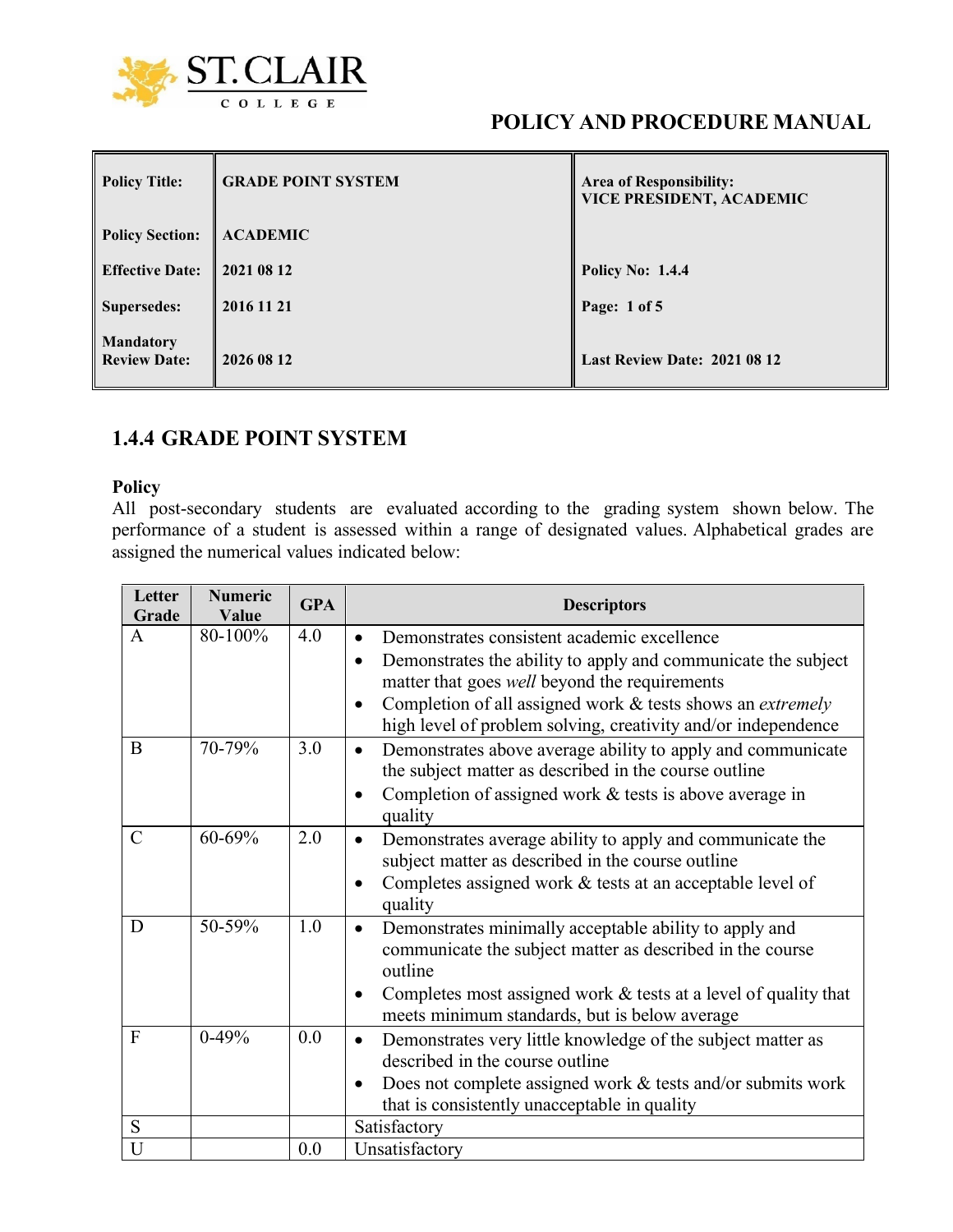### *Grade Point System Page 2 of 5*

### **Note:**

- The above does not apply to Collaborative Nursing or to any degree programs offered by the College as they will have separate Ministry or St. Clair College requirements.
- Passing grades are as per Course & Program specifications as approved by the Senior Operations Group on the recommendation of the Vice President, Academic.

The following grades are not included in the Grade Point Calculation:

- I Incomplete
- WP Withdrew Passing
- AU Audit
- N No Grade Assignable<br>AS Advanced Standing
- Advanced Standing
- S Satisfactory
- NC Non-Credit
- IP In Progress
- DR DROPPED/DROP (designated course(s) dropped within the first two-thirds of a given semester).
- AEG Aegrotat

The grade I becomes F if the conditions for completing a course are not satisfied within 93 days after the end of the semester the course was offered.

Grade Changes must be made on the official Grade Change Form available from the program Chairs or the Office of the Registrar. Completed forms must be signed by both the faculty member and Chair and submitted to the Office of the Registrar for processing.

In some courses, because of compelling external influences, the designation for minimum standard may be C. In such cases, this departure from the normal standard, along with numerical equivalencies, will be made clear on course outlines.

## **SEE ATTACHMENT: Exhibit A - Grade Description Exhibit B – Calculation of Grade Point Average Procedure**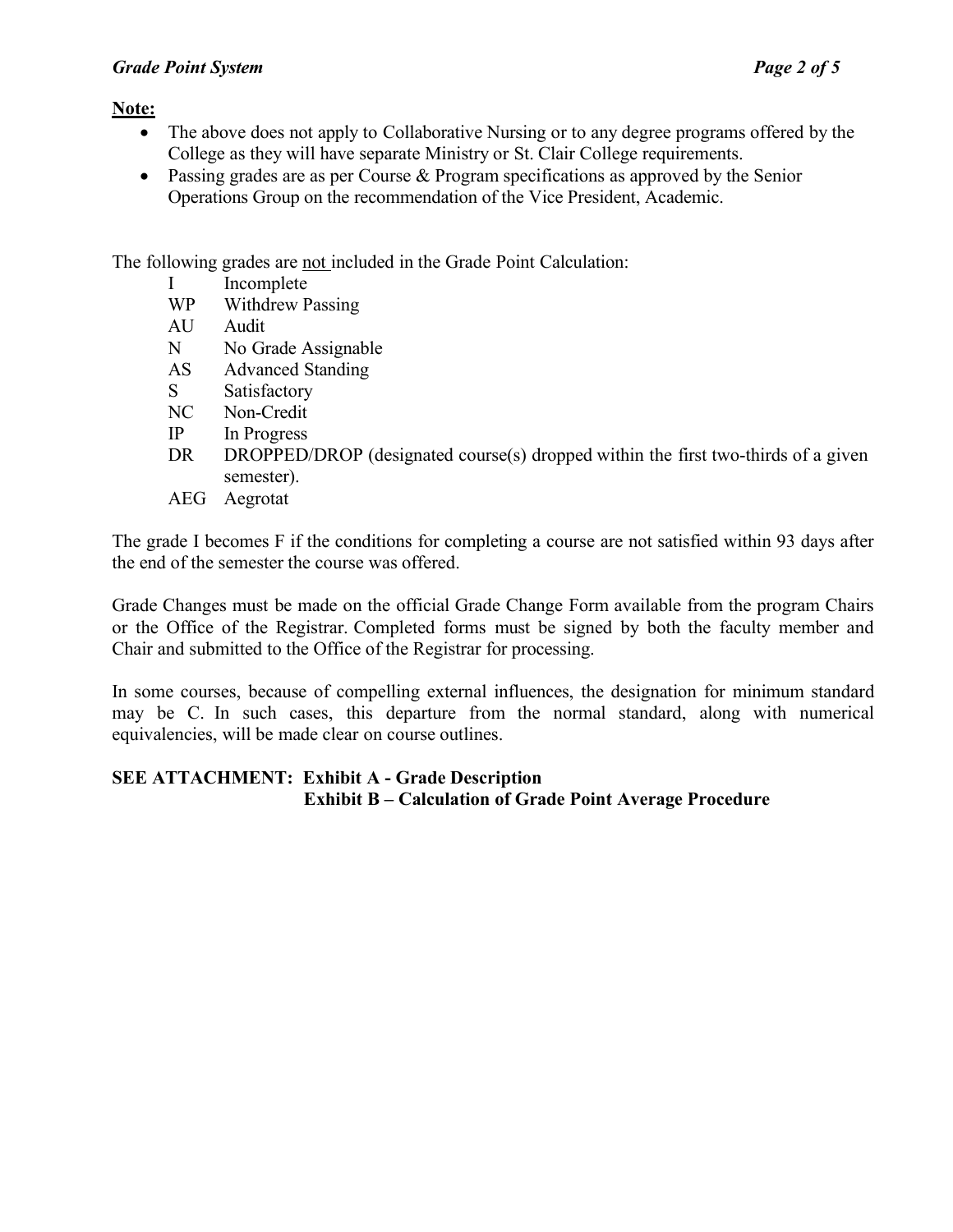#### **EXHIBIT A**

#### **GRADE DESCRIPTION**

**I - Incomplete -** "I" is assigned when a student has not completed a significant course requirement but where there is, in the judgment of the teacher, probability that the student can successfully complete the requirements of the course without repeating it. The conditions for removing the "I" will be provided in writing by the teacher to the program Chair or designate (with a copy to the student) and the responsibility for clearing those conditions rests wholly with the student. The time period for clearing the "I" is at the discretion of the teacher, but may not extend beyond the end of the next regular semester. At that time, any "I" grade which has not been cleared will automatically be changed to an "F". An "I" grade has no numerical value and is not calculated into the grade point average.

**WP OR WF - Withdrew Passing/Failing -** "WP" or "WF" is assigned when a student officially withdraws from the College or drops a course after the end of the drop period (after 2/3 of the semester has elapsed). Since "WP" and "WF" are assigned for students who do not complete their course requirements, there will be no opportunity to change a "WP" or "WF" at a later date – assignable grade stands. For the purposes of determining Academic Standing, a "WF" grade is equivalent to an "F" grade.

**AS - Advanced Standing -** "AS" is defined as "course exemption awarded upon the recommendation of the subject Chair by virtue of a student's previous academic achievement and/or experiential learning", and is not calculated into the grade point average.

**F - Failure -** "F" is given to a student who fails to meet the objectives of a course or who leaves a course without completing an official withdrawal form.

**N - No Grade Assignable -** "N" is initiated in the Office of the Registrar upon the recommendation of the Chair when it has been determined that special circumstances make it impossible to evaluate a student who has registered in that course.

**S/U - Satisfactory/Unsatisfactory -** "S/U" is used on a limited basis in the case of courses where a variety of passing grades is impossible or inappropriate. This form of evaluation is used only for courses which have been previously designated by the Chair. A "Satisfactory" grade is not included in the GPA; an "Unsatisfactory" grade is equivalent to an "F" grade and is configured into the grade point average.

**AU - Audit -** "AU" is used for students who, with permission of the program Chair, wish to participate in the class activities but who will receive no evaluation by the faculty member. The faculty member may or may not assign tests or other assignments at his/her own discretion.

**NC - Non-Credit -** "NC" may be assigned for non-credit courses.

**IP - In Progress -** "IP" indicates that course is "in progress", and no grade is available at that time.

**DR/DROPPED/DROP** – DR is assigned when a course(s) is dropped within the first two-thirds of a given semester (effective September, 1992). "Dropped" has no numerical value and is not calculated into the grade point average.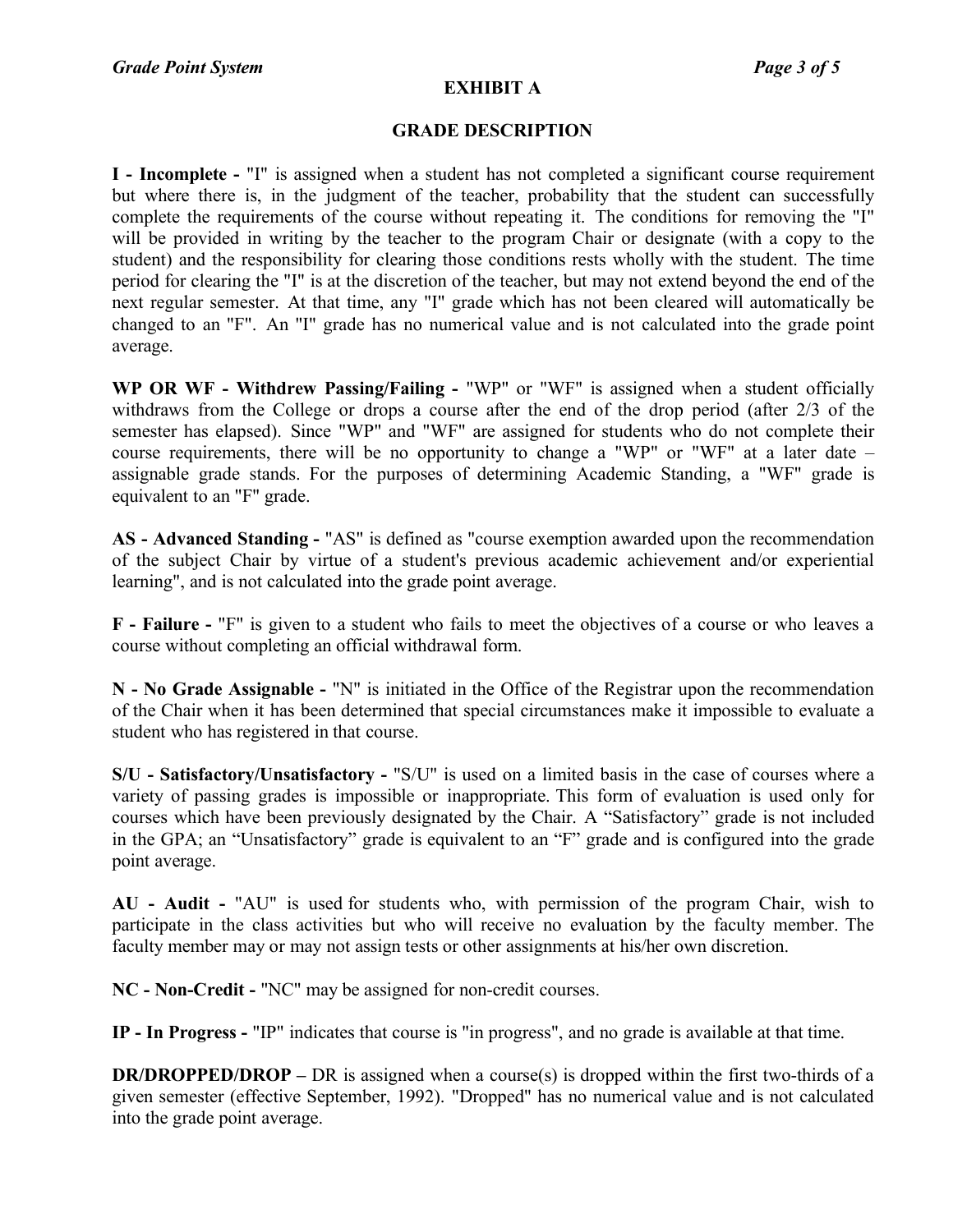### **EXHIBIT B**

## **CALCULATION OF GRADE POINT AVERAGE PROCEDURE**

#### **Introduction**

This procedure will describe the process used to calculate the student grade point average for all students at all Campuses and Centres.

#### **Definitions**

- 1. **Unit of Credit** A unit of credit is a specific numerical weight that is assigned to each credit course.
- 2. **Academic Credit** (one unit of credit) The numerical value assigned to a course normally requiring fifteen assigned hours of contact with institutional learning resources.

#### **Procedure**

A student's overall grade point average for a semester is calculated by the Registrar's Office as follows:

- 1. For each course, the units of credit allotted to the course are multiplied by the grade point obtained.
- 2. The most recent grade obtained in a course is used in the calculation of the Cumulative Grade Point Average. Only grades of A, B, C, D, F, WF, U are included in the calculation.
- 3. The total numbers of grade points earned are determined by adding together the total grade points earned for all courses.
- 4. To determine the grade point average, the total number of grade points earned is divided by the total number of units of credit for the courses attempted. The resulting quotient is the grade point average.
- 5. Courses in which a student received a grade of "I" (incomplete), "AU" (audit), "N" (no grade assignable), "AS" (advanced standing), "S" (satisfactory), "WP" (withdrew passing), "IP" (in progress), "NC" (non-credit) or "DROP" are not included in the calculation of the grade point average.